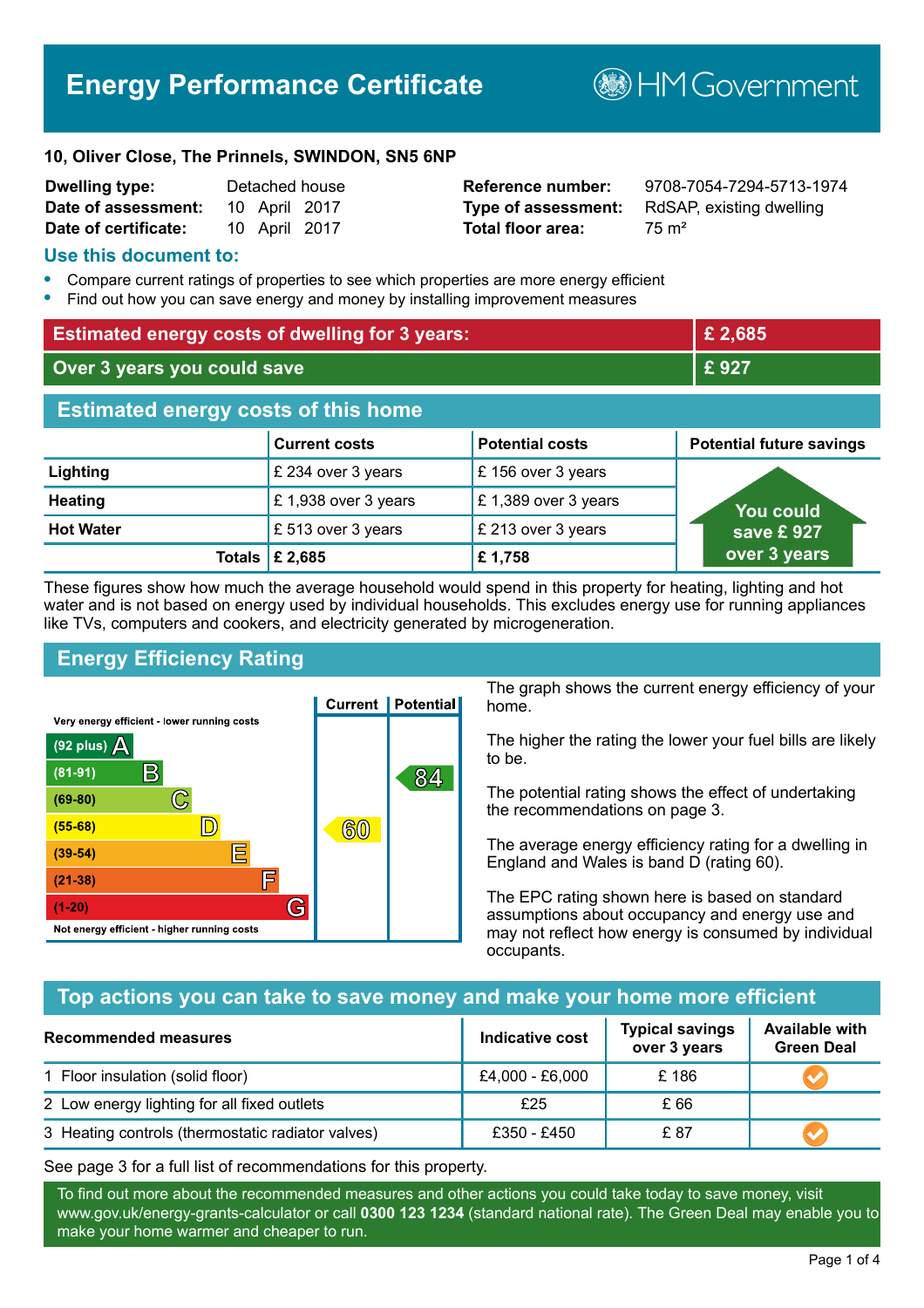# **Summary of this home's energy performance related features**

| <b>Element</b>        | <b>Description</b>                          | <b>Energy Efficiency</b> |
|-----------------------|---------------------------------------------|--------------------------|
| Walls                 | Cavity wall, as built, insulated (assumed)  | ★★★★☆                    |
| Roof                  | Pitched, 150 mm loft insulation             | ★★★★☆                    |
| Floor                 | Solid, no insulation (assumed)              |                          |
| Windows               | Fully double glazed                         | ★★★☆☆                    |
| Main heating          | Boiler and radiators, mains gas             | ★★★★☆                    |
| Main heating controls | Programmer and room thermostat              | ★★★☆☆                    |
| Secondary heating     | None                                        |                          |
| Hot water             | From main system                            | ★★★☆☆                    |
| Lighting              | Low energy lighting in 50% of fixed outlets | ★★★★☆                    |

Current primary energy use per square metre of floor area: 299 kWh/m² per year

The assessment does not take into consideration the physical condition of any element. 'Assumed' means that the insulation could not be inspected and an assumption has been made in the methodology based on age and type of construction.

#### **Low and zero carbon energy sources**

Low and zero carbon energy sources are sources of energy that release either very little or no carbon dioxide into the atmosphere when they are used. Installing these sources may help reduce energy bills as well as cutting carbon. There are none provided for this home.

# **Your home's heat demand**

For most homes, the vast majority of energy costs derive from heating the home. Where applicable, this table shows the energy that could be saved in this property by insulating the loft and walls, based on typical energy use (shown within brackets as it is a reduction in energy use).

| <b>Heat demand</b>           | <b>Existing dwelling</b> | Impact of loft<br>insulation | <b>Impact of cavity</b><br>wall insulation | Impact of solid<br>wall insulation |
|------------------------------|--------------------------|------------------------------|--------------------------------------------|------------------------------------|
| Space heating (kWh per year) | 8.716                    | (238)                        | N/A                                        | N/A                                |
| Water heating (kWh per year) | 2,620                    |                              |                                            |                                    |

You could receive Renewable Heat Incentive (RHI) payments and help reduce carbon emissions by replacing your existing heating system with one that generates renewable heat, subject to meeting minimum energy efficiency requirements. The estimated energy required for space and water heating will form the basis of the payments. For more information, search for the domestic RHI on the www.gov.uk website.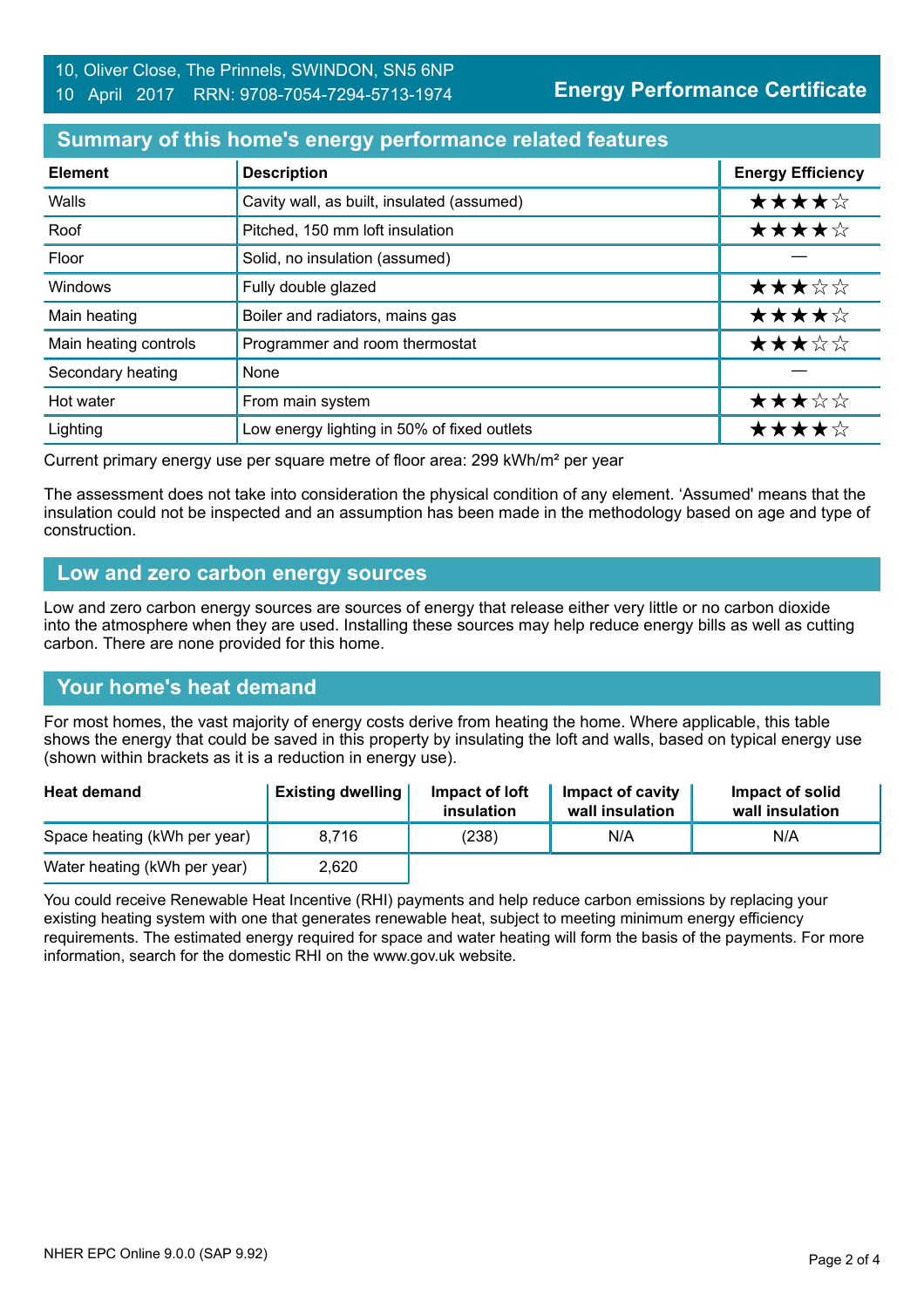# 10, Oliver Close, The Prinnels, SWINDON, SN5 6NP 10 April 2017 RRN: 9708-7054-7294-5713-1974

# **Recommendations**

The measures below will improve the energy performance of your dwelling. The performance ratings after improvements listed below are cumulative; that is, they assume the improvements have been installed in the order that they appear in the table. Further information about the recommended measures and other simple actions you could take today to save money is available at www.gov.uk/energy-grants-calculator. Before installing measures, you should make sure you have secured the appropriate permissions, where necessary. Such permissions might include permission from your landlord (if you are a tenant) or approval under Building Regulations for certain types of work.

Measures with a green tick  $\bullet$  may be supported through the Green Deal finance. If you want to take up measures with an orange tick **th** through Green Deal finance, be aware you may need to contribute some payment up-front.

| <b>Recommended measures</b>                        | <b>Indicative cost</b> | <b>Typical savings</b><br>per year | <b>Rating after</b><br><b>improvement</b> | <b>Green Deal</b><br>finance |
|----------------------------------------------------|------------------------|------------------------------------|-------------------------------------------|------------------------------|
| Floor insulation (solid floor)                     | £4,000 - £6,000        | £ 62                               | <b>D63</b>                                |                              |
| Low energy lighting for all fixed outlets          | £25                    | £ 22                               | <b>D64</b>                                |                              |
| Heating controls (thermostatic radiator<br>valves) | £350 - £450            | £ 29                               | <b>D65</b>                                |                              |
| Replace boiler with new condensing<br>boiler       | £2,200 - £3,000        | £153                               | C71                                       | $\blacktriangledown$         |
| Solar water heating                                | £4,000 - £6,000        | £43                                | C73                                       |                              |
| Solar photovoltaic panels, 2.5 kWp                 | £5,000 - £8,000        | £ 290                              | <b>B84</b>                                |                              |

#### **Alternative measures**

There are alternative measures below which you could also consider for your home.

- **•** Biomass boiler (Exempted Appliance if in Smoke Control Area)
- **•** Air or ground source heat pump
- **•** Micro CHP

# **Opportunity to benefit from a Green Deal on this property**

Green Deal Finance allows you to pay for some of the cost of your improvements in instalments under a Green Deal Plan (note that this is a credit agreement, but with instalments being added to the electricity bill for the property). The availability of a Green Deal Plan will depend upon your financial circumstances. There is a limit to how much Green Deal Finance can be used, which is determined by how much energy the improvements are estimated to **save** for a 'typical household'.

You may be able to obtain support towards repairs or replacements of heating systems and/or basic insulation measures, if you are in receipt of qualifying benefits or tax credits. To learn more about this scheme and the rules about eligibility, call the Energy Saving Advice Service on **0300 123 1234** for England and Wales.